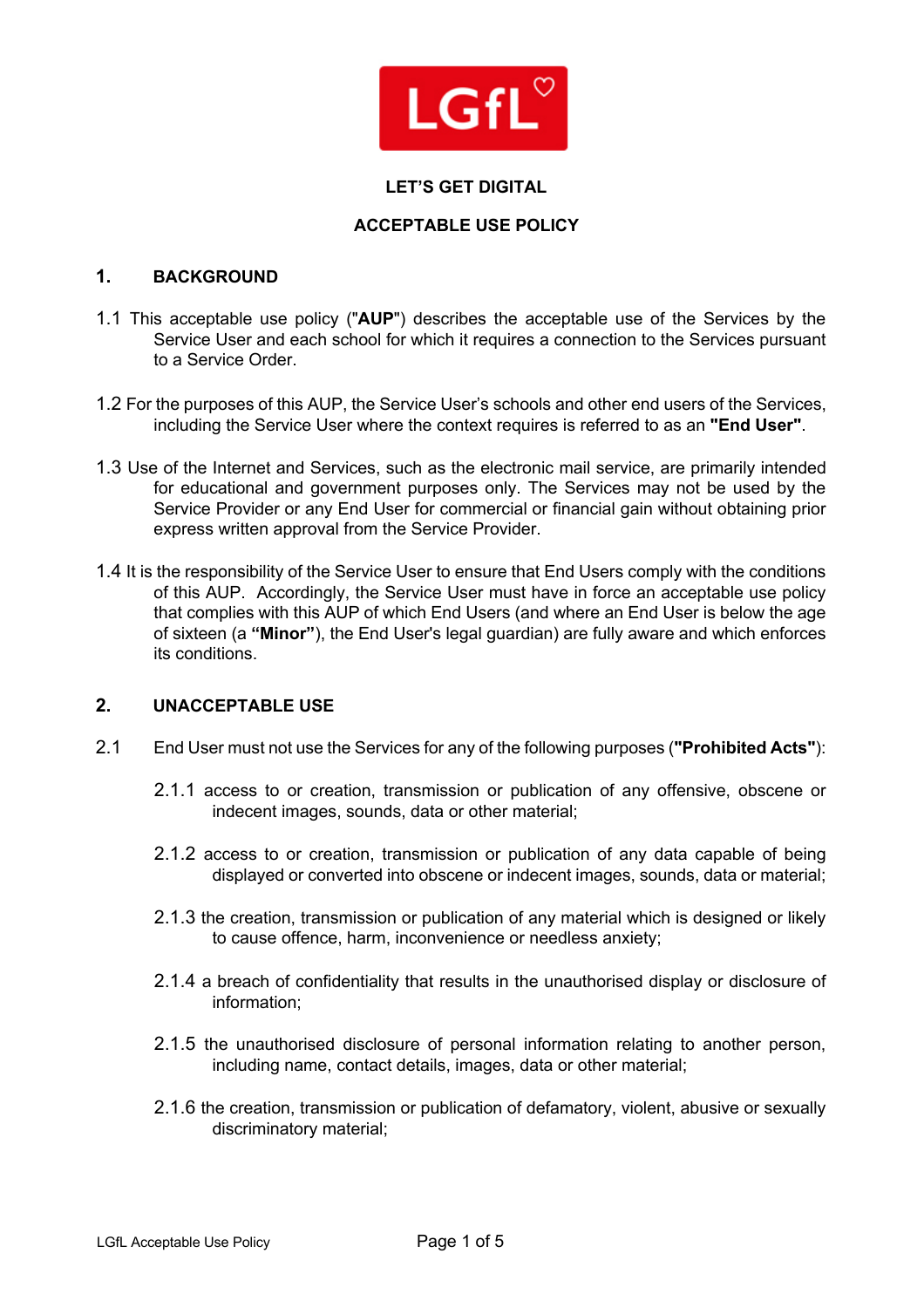

- 2.1.7 transmission of material that infringes the intellectual propriety rights (principally but not limited to copyright) of another person;
- 2.1.8 transmission of unsolicited commercial or advertising material to other users of the Internet or any other network reachable via the Internet;
- 2.1.9 unauthorised access to computer systems or materials whether or not with the intension of committing or facilitating the commission of a criminal offence;
- 2.1.10 unauthorised access to computer systems or materials to intentionally or recklessly impair the operation of any computer system, prevent or hinder access to any application held on any computer system, or to impair the operation of any such application or the reliability of any data held on any computer system;
- 2.1.11 unauthorised acts that cause or create a significant risk of serious damage of a material nature to any computer system;
- 2.1.12 making, adapting, supplying or offering to supply a program or data for the commission or assistance in the commission of a criminal offence;
- 2.1.13 making intentional or reckless demands for money, information or other material from a user of a computer system, including by denying access to any application or data held on that computer system;
- 2.1.14 deliberate activities which, by their nature, would result in:
	- 2.1.14.1 wasting the efforts of the Service Provider, or network resources, including time on remote systems and the efforts involved in the support of those systems;
	- 2.1.14.2 corrupting or destroying other End Users' data or otherwise disrupting access to that data;
	- 2.1.14.3 violating the privacy of other End Users;
	- 2.1.14.4 disrupting the work of other End Users;
	- 2.1.14.5 using the Internet in a way that denies service to other End Users (for example, by overloading the connection to the network by unnecessarily, excessively and thoughtlessly downloading or uploading large files); orcontinuing to use any application after being requested by the Service Provider to cease its use because it is disrupting the correct functioning of the network or the Internet (for example, utilities designed to broadcast network-wide messages);
- 2.1.15 the intentional or reckless introduction of malicious computer programs, including computer viruses;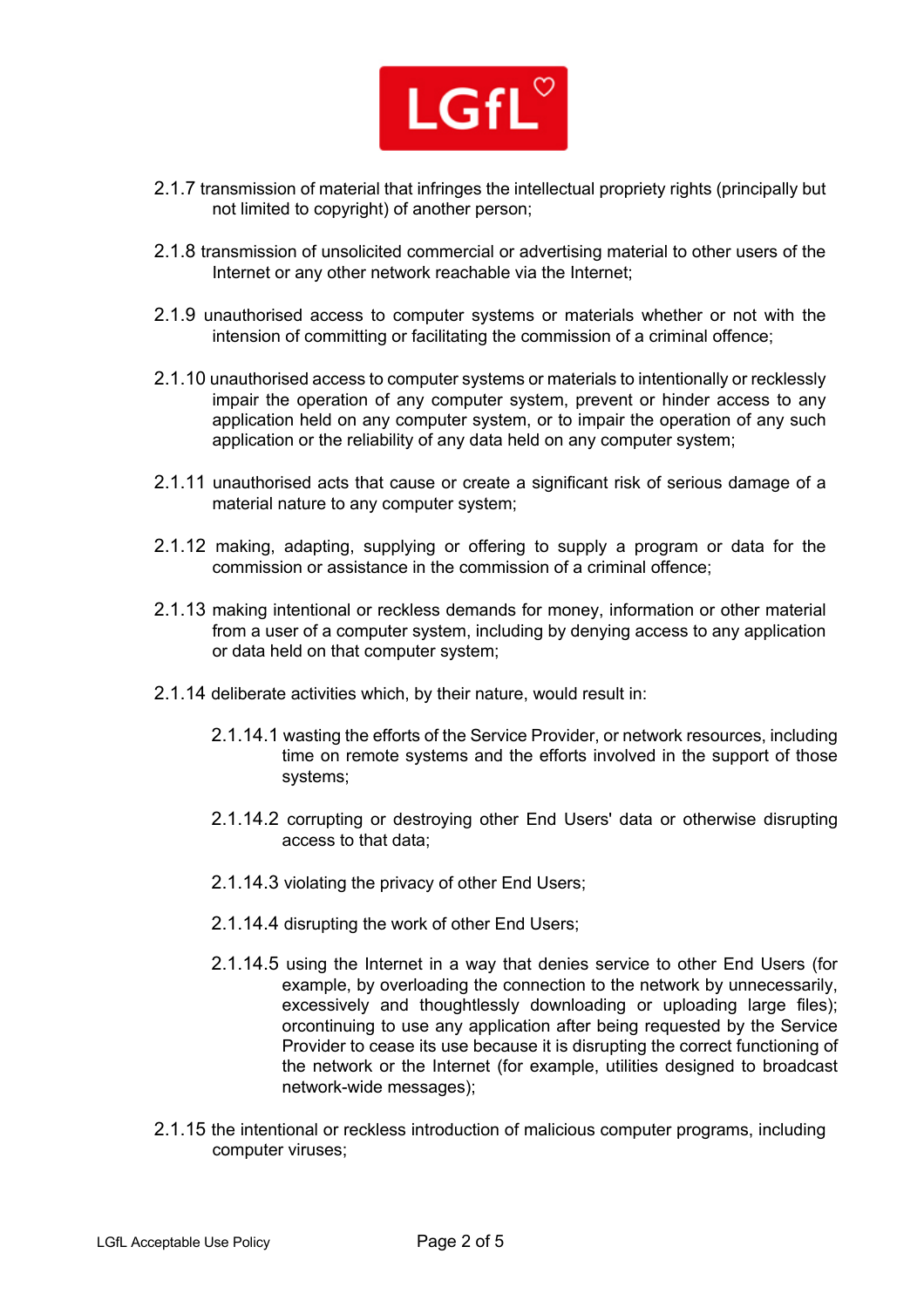

- 2.1.16 where the Internet is being used to access another network, any abuse of the acceptable use policy of that other network;any use of the Internet that would bring the name of the Service Provider into disrepute;
- 2.1.17 purchasing or ordering items on the Internet without the appropriate authorisation or due regard to the financial policies and procedures of the Service User; orfailure to put procedures in place to ensure that inbound and outbound email is virus free and, ideally, that it can identify and block the transmission of unsuitable information.
- 2.2 The Service Provider may terminate the Agreement pursuant to clause 9.3 if the Service User or an End User carries out one or more of the Prohibited Acts.
- 2.3 Recommended guidelines for the acceptable use of email and websites are set out in the Appendix.

# **3. DATA PROTECTION**

- 3.1 The Service User acknowledges and accepts that it is responsible for its compliance and the compliance of End Users with the Data Protection Legislation.
- 3.2 The Service User shall hold the Service Provider harmless for the failure of the Service User and/or its End Users to comply with the Data Protection Legislation.

# **4. LIABILITY**

- 4.1 The Service User is solely responsible for, and the Service Provider accepts no liability for the use, content and messages that End Users post, distribute or otherwise make available using the Services.
- 4.2 The Service Provider accepts no liability for any orders for goods and/or services, which an End User places over the Internet when using the Services.
- 4.3 The Service User shall hold the Service Provider harmless for the acts and/or omissions of the Service User and the End Users and their use or misuse of the Services.

### **APPENDIX – GUIDELINES FOR ACCEPTABLE USE WEB SITES**

The Service User is reminded that publishing material on the Internet makes it widely available and that due care should be taken by the Service User to ensure that any publication by the Service User or its End Users is regulated appropriately.

The Service User is advised when designing websites to avoid publishing pictures of individual pupils with personal information about them. This will ensure their privacy is protected and reduces the opportunities for strangers to make unsolicited approaches using information gleaned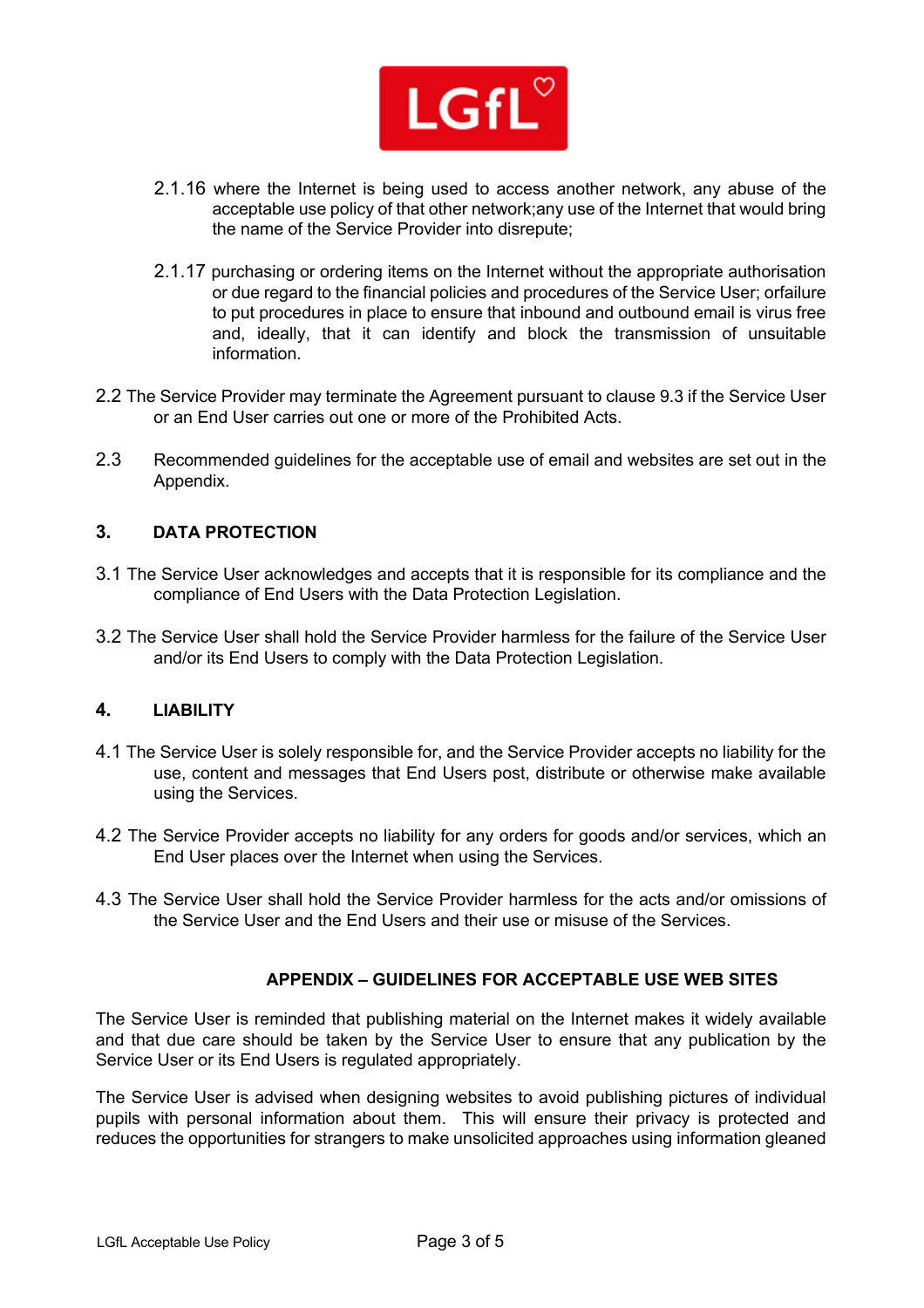

from the website. Decisions taken to include images of Minors should be authorised by the legal guardian of the Minor.

One or more employees of the Service User should take responsibility for vetting data before it is uploaded to a website to ensure the data complies with local policies and best reflects the character of the Service User. As part of this process, the Service User should ensure the appropriate licensing and accuracy of the material prior to publication.

The website should reflect the work of the Service User and web authors should attempt to seek contributions from all teachers, year groups, head teacher, governors, parents and the local community.

Most good web publishing applications include spellcheckers. Work should have the spelling checked before uploading to a website.

End Users are encouraged to write material in 'plain English'

Permission should be obtained before using images from other websites. This can be achieved by sending an email to the contact name on the website.

Data originating from the Service User or relating to its business that is transmitted via the Internet remains the property of the Service User and that the copyright or other intellectual property rights attached to that data continue to apply unaltered.

The Service User should respect the privacy and confidentiality of any data or other material published on the Internet and should be mindful that the same restraints apply to the Internet based communication as to any other medium.

It is recommended that each page of the Service User's websites should be consistent in terms of design, layout, graphics and fonts. This will make it easier for End Users to read and navigate the site.

#### **EMAIL USE**

The Service User should ensure that End Users abide by the following code of conduct.

The Service Users should:

- encourage End Users to regularly delete email that is no longer required;
- not, and encourage that End Users do not, transmit personalised or financial data over the Internet unless it is encrypted;
- encourage that End Users do not delegate digital signatures or electronic pin numbers / identifiers to another person;
- encourage that End Users make arrangements to forward e-mail to a trusted colleague in the End User's absence so that important messages and transactions are not lost. However, End